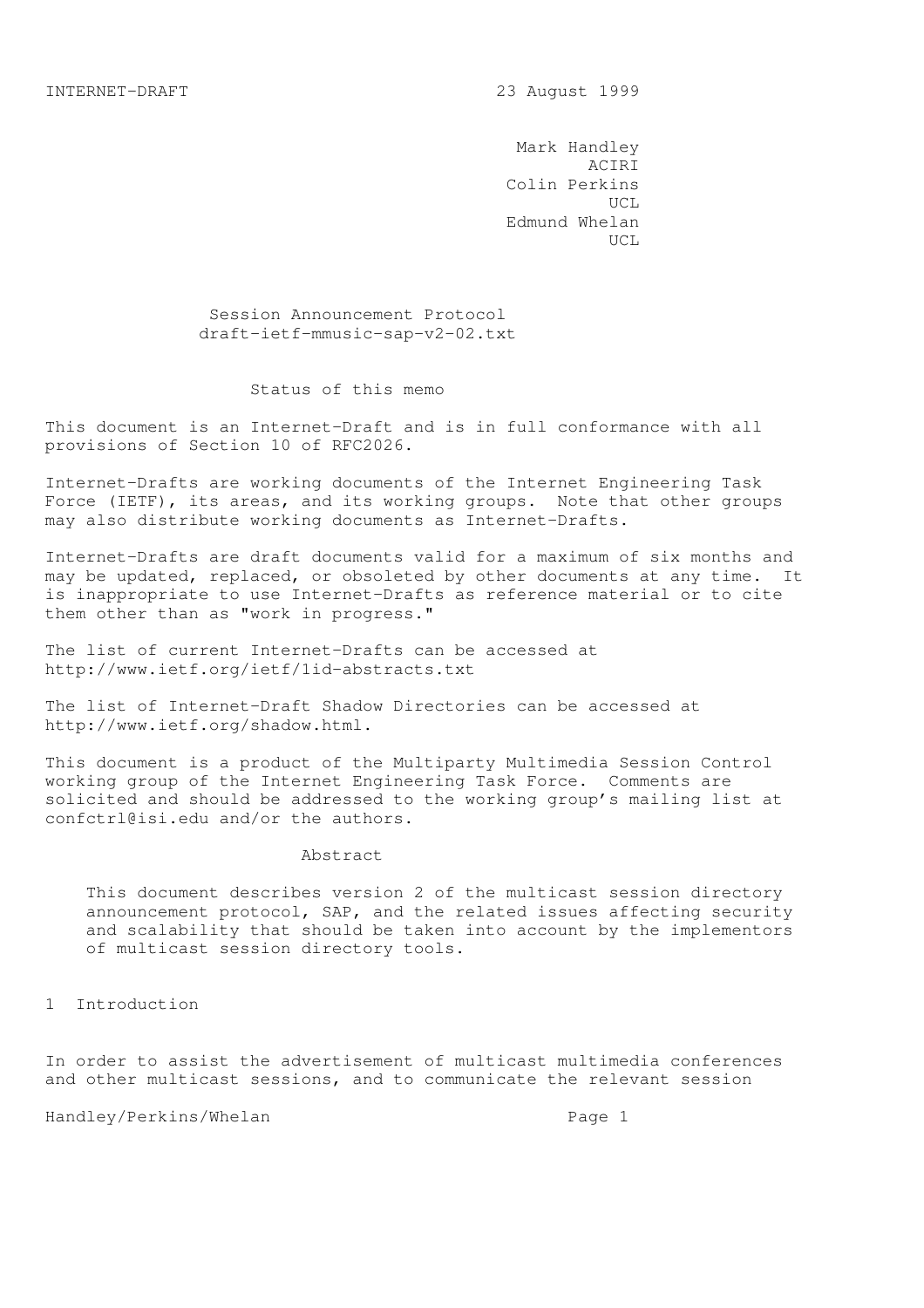setup information to prospective participants, a distributed session directory may be used. An instance of such a session directory periodically multicasts packets containing a description of the session, and these advertisements are received by potential participants who can use the session description to start the tools required to participate in the session.

This memo describes the issues involved in the multicast announcement of session description information and defines an announcement protocol to be used by session directory clients. Sessions are described using the session description protocol which is described in a companion memo [4].

2 Terminology

A SAP announcer periodically multicasts an announcement packet to a well known multicast address and port. The announcement is multicast with the same scope as the session it is announcing, ensuring that the recipients of the announcement can also be potential recipients of the session the announcement describes (bandwidth and other such constraints permitting). This is also important for the scalability of the protocol, as it keeps local session announcements local.

A SAP listener learns of the multicast scopes it is within (for example, using the Multicast-Scope Zone Announcement Protocol [5]) and listens on the well known SAP address and port for those scopes. In this manner, it will eventually learn of all the sessions being announced, allowing those sessions to be joined.

The key words 'MUST', 'MUST NOT', 'REQUIRED', 'SHALL', 'SHALL NOT', 'SHOULD', 'SHOULD NOT', 'RECOMMENDED', 'MAY', and 'OPTIONAL' in this document are to be interpreted as described in [1].

3 Session Announcement

As noted previously, a SAP announcer periodically sends an announcement packet to a well known multicast address and port. There is no rendezvous mechanism - the SAP announcer is not aware of the presence or absence of any SAP listeners - and no additional reliability is provided over the standard best-effort UDP/IP semantics.

That announcement contains a session description and SHOULD contain an authentication header. The session description MAY be encrypted although this is NOT RECOMMENDED (see section 8).

A SAP announcement is multicast with the same scope as the session it is announcing, ensuring that the recipients of the announcement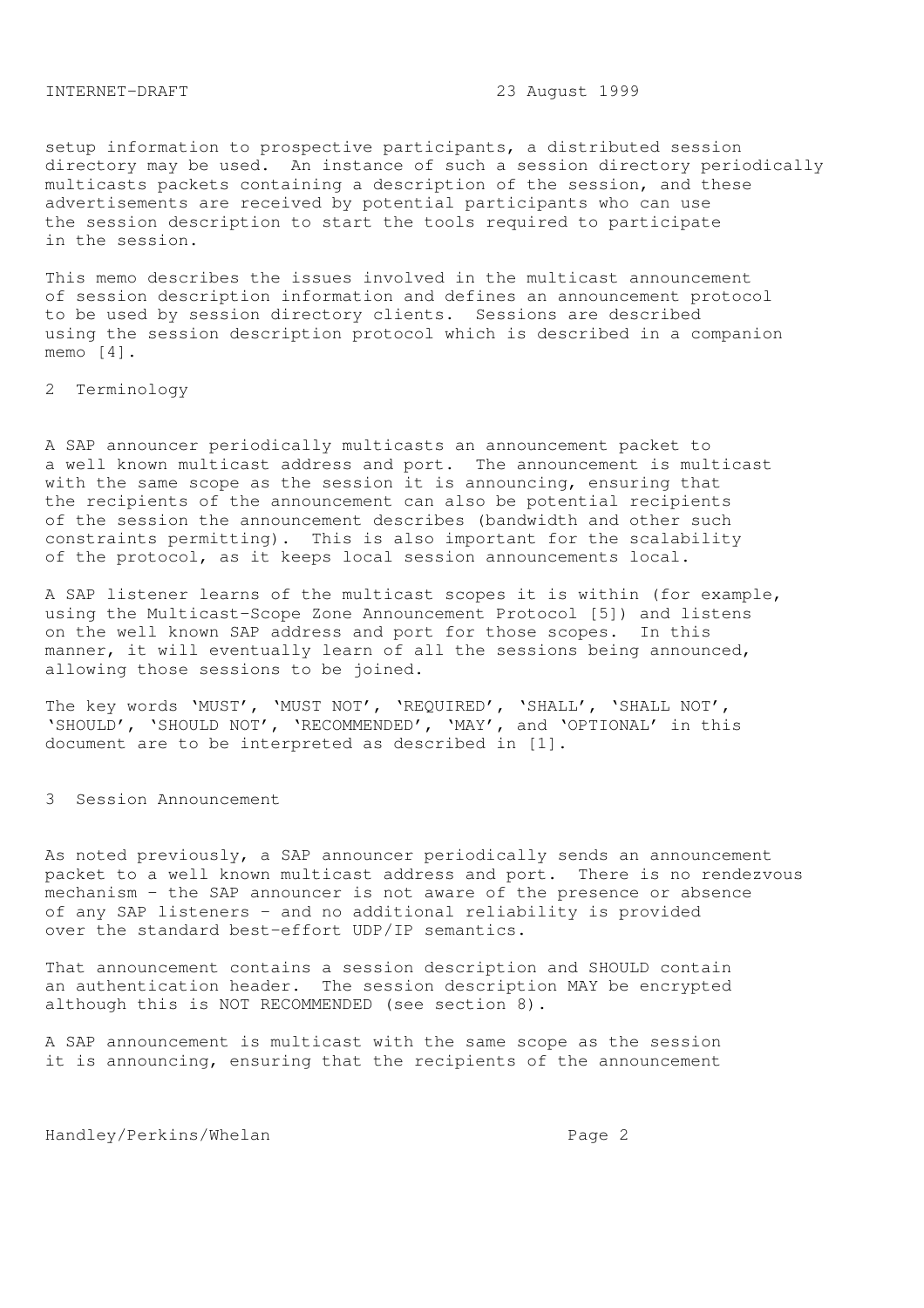can also be potential recipients of the session being advertised. There are four possiblities:

- IPv4 global scope sessions use multicast addresses in the range 224.2.128.0 - 224.2.255.255 with SAP announcements being sent to 224.2.127.254 (note that 224.2.127.255 is used by the obsolete SAPv0 and MUST NOT be used).
- IPv4 administrative scope sessions using administratively scoped IP multicast as defined in [7]. The multicast address to be used for announcements is the highest multicast address in the relevant administrative scope zone. For example, if the scope range is 239.16.32.0 - 239.16.33.255, then 239.16.33.255 is used for SAP announcements.
- IPv6 sessions are announced on the address FF0X:0:0:0:0:0:2:7FFE where X is the 4-bit scope value. For example, an announcement for a link-local session assigned the address FF02:0:0:0:0:0:1234:5678, should be advertised on SAP address FF02:0:0:0:0:0:2:7FFE.
- Directory sessions are announced on an address which is itself announced by a SAP announcement. See section 6 for details for directory sessions.

SAP announcements MUST be sent on port 9875 and SHOULD be sent with an IP time-to-live of 255.

If a session uses addresses in multiple administrative scope ranges, it is necessary for the announcer to send identical copies of the announcement to each administrative scope range. It is up to the listeners to parse such multiple announcements as the same session (as identified by the SDP origin field, for example). The announcement rate for each administrative scope range MUST be calculated separately, as if the multiple announcements were separate.

Multiple announcers may announce a single session, as an aid to robustness in the face of packet loss and failure of one or more announcers. The rate at which each announcer repeats its announcement MUST be scaled back such that the total announcement rate is equal to that which a single server would choose. Announcements made in this manner MUST be identical.

If multiple announcements are being made for a session, then each announcement MUST carry an authentication header signed by the same key, or be treated as a completely separate announcement by listeners.

An IPv4 SAP listener SHOULD listen on the IPv4 global scope SAP address and on the SAP addresses for each IPv4 administrative scope zone it is within. The discovery of administrative scope zones is outside the scope of this memo, but it is assumed that each SAP listener within a particular scope zone is aware of that scope zone. A SAP

Handley/Perkins/Whelan extended the Page 3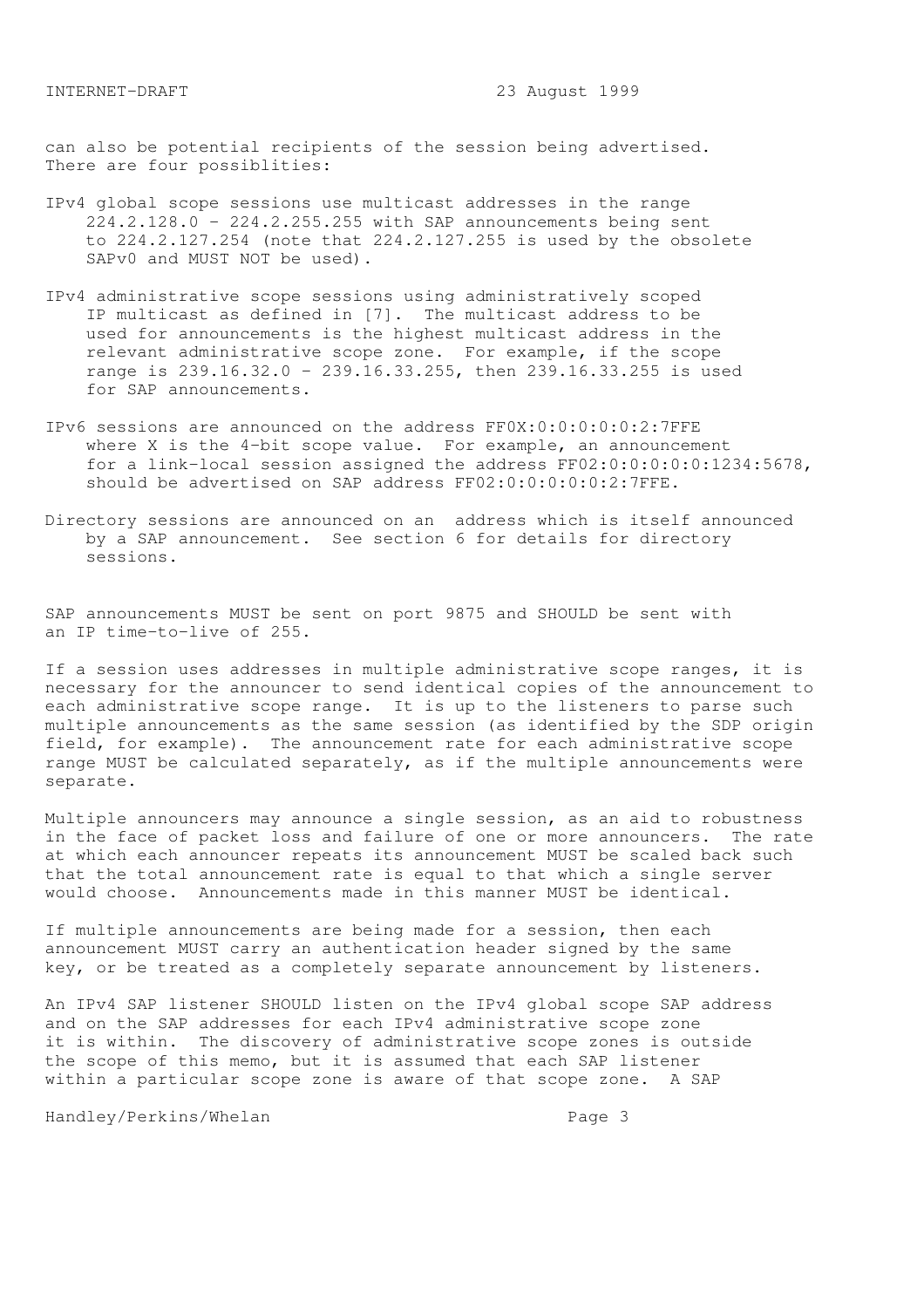listener which supports IPv6 SHOULD also listen to the IPv6 SAP addresses. Support for directory sessions is OPTIONAL.

### 3.1 Announcement Interval

The time period between repetitions of an announcement is chosen such that the total bandwidth used by all announcements on a single SAP group remains below a preconfigured limit. If not otherwise specified, the bandwidth limit SHOULD be assumed to be 4000 bits per second.

Each announcer is expected to listen to other announcements in order to determine the total number of sessions being announced on a particular group. Sessions are uniquely identified by the combination of the message identifier hash and originating source fields of the SAP header (note that SAP v0 clients always set the message identifier hash to zero, and if such an announcement is received the entire message MUST be compared to determine uniqueness).

Announcements are made by periodic multicast to the group. The base interval between announcements is derived from the number of announcements being made in that group, the size of the announcement and the configured bandwidth limit. The actual transmission time is derived from this base interval as follows:

- 1.The announcer initialises the variable tp to be the last time a particular announcement was transmitted (or the current time if this is the first time this announcement is to be made).
- 2.Given a configured bandwidth limit in bits/second and an announcement of ad\_size bytes, the base announcement interval in seconds is

 $interval = max(300; (8*no_of_ads*ad_size)/limit)$ 

3.An offset is calculated based on the base announcement interval

offset =  $rand(interval * 2/3) - (interval/3)$ 

4.The next transmission time for an announcement derived as

 $tn = tp + interval + offset$ 

The announcer then sets a timer to expire at tn and waits. When this timer expires, the announcement is transmitted.

If, at some time tc <tn, the no\_of\_ads changes (eg: if a new announcer starts up, or an existing announcement is deleted), the announcer SHOULD recalculate the next transmission time. If the new value of tn is less than tc the announcement is sent immediately. Otherwise the transmission is rescheduled for the new tn.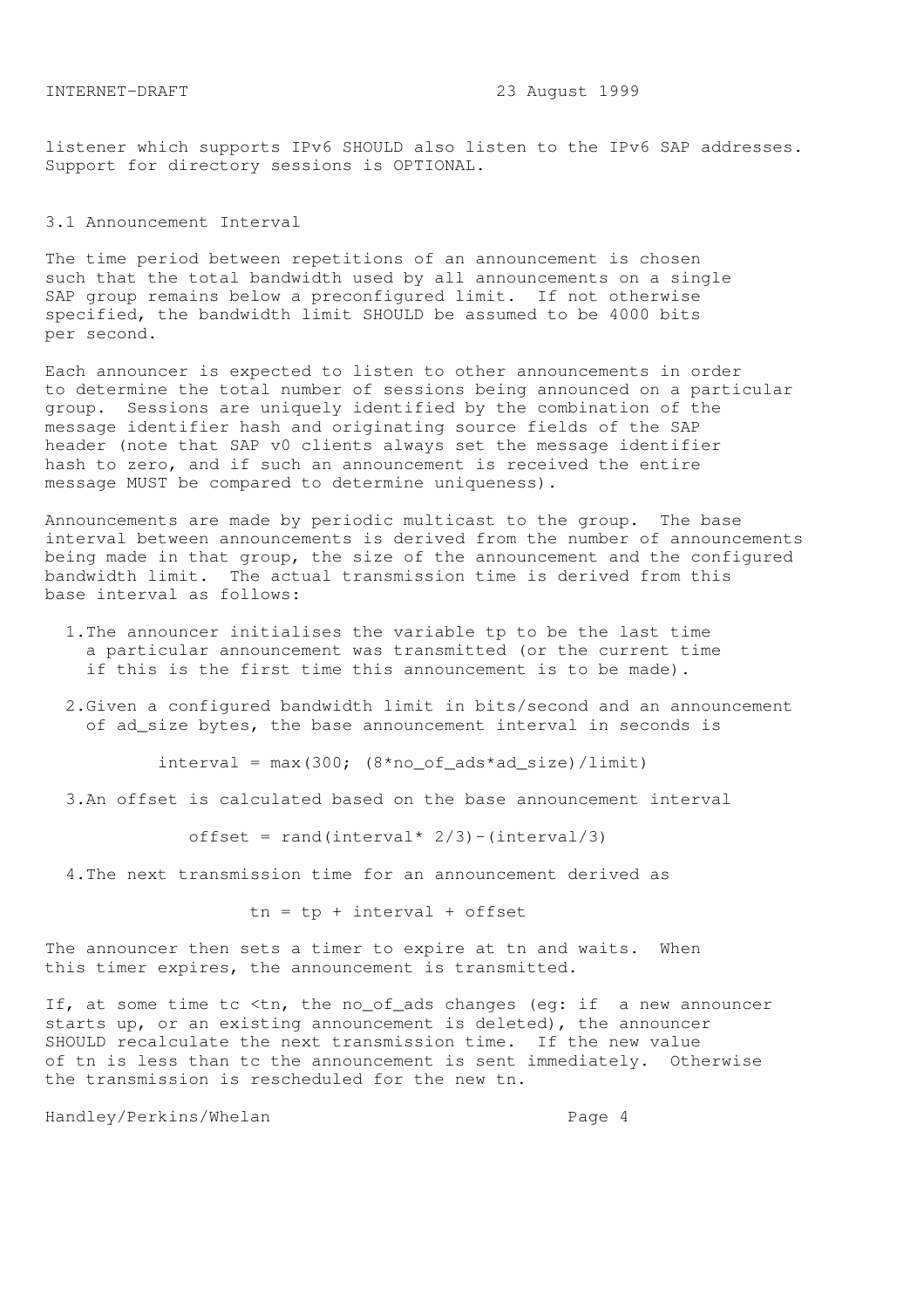# 4 Session Deletion

Sessions may be deleted in one of several ways:

- Explicit Timeout The session description payload contains timestamp information which specifies a start and end time for the session. If the current time is later than the end-time for the session, then the session is deleted from the receiver's session cache. If an announcement packet arrives with an end-time before the current time, it is ignored. If the payload is encrypted, and the receiver does not have the correct decryption key, the timeout field in the header should be used as an explicit timeout.
- Implicit Timeout A session announcement message should be received periodically for each session description in a receiver's session cache. The announcement period can be predicted by the receiver from the set of sessions currently being announced. If a session announcement message has not been received for ten times the announcement period, or one hour, whichever is the greater, then the session is deleted from the receiver's session cache. The one hour minimum is to allow for transient network partitionings.
- Explicit Deletion A session deletion packet is received specifying the version of the session to be deleted. The deletion packets should be ignored, unless they contain an authentication header which authenticates correctly and matches that used to authenticate the announcement which is being deleted.

## 5 Session Modification

A pre-announced session can be modified by simply announcing the modified session description. In this case, the version hash in the SAP header MUST be changed to indicate to receivers that the packet contents should be parsed (or decrypted and parsed if it is encrypted). The session itself, as distinct from the session announcement, is uniquely identified by the payload and not by the message identifier hash in the header.

The same rules apply for session modification as for session deletion:

- o Either the modified announcement must contain an authentication header signed by the same key as the cached session announcement it is modifying, or:
- o The cached session announcement must not contain an authentication header, and the session modification announcement must originate from the same host as the session it is modifying.

Handley/Perkins/Whelan extended to the Page 5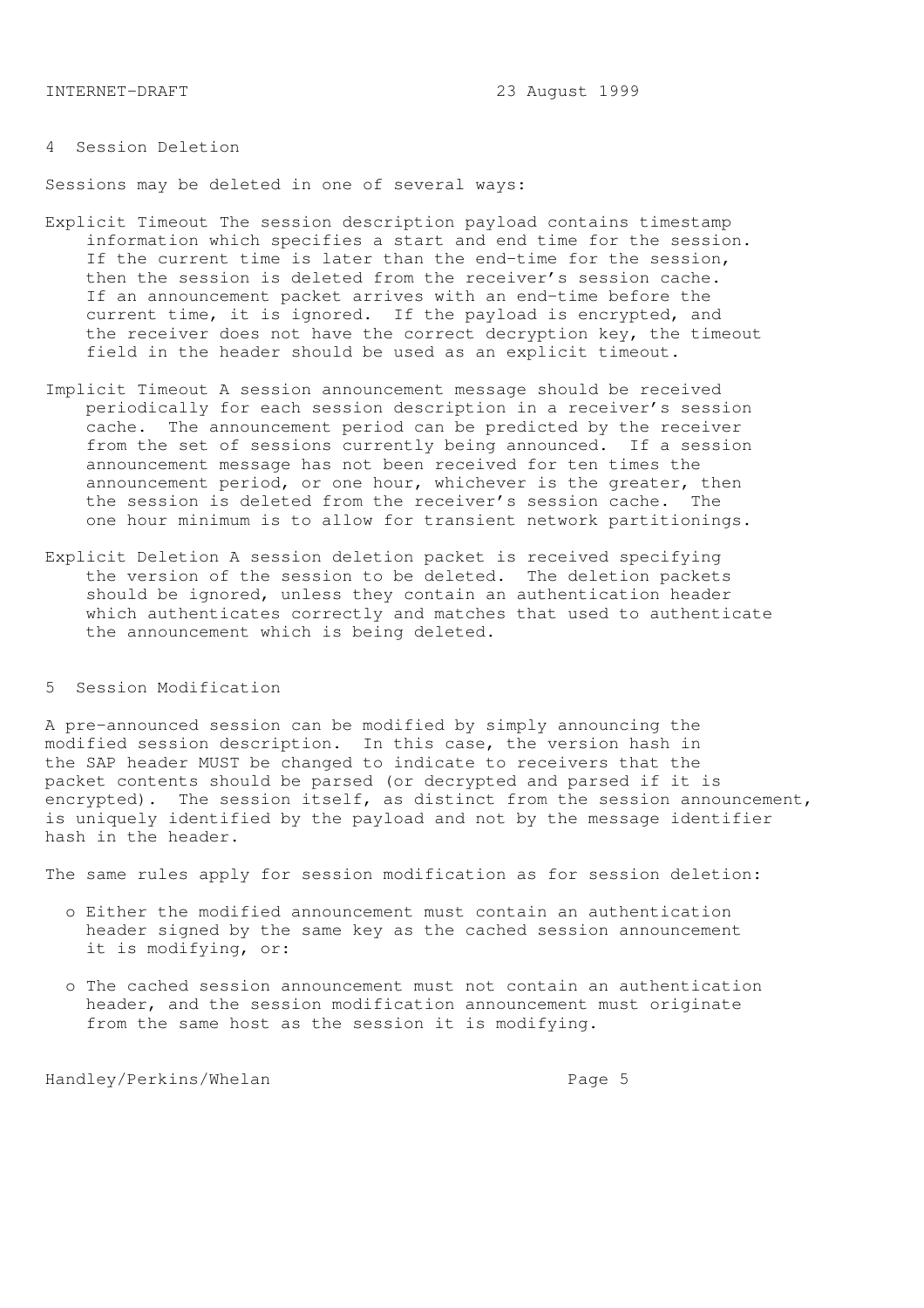$v=0$ o=cperkins 2890844526 2890842807 IN IP4 126.16.64.4 s=Sample directory session m=directory 9875 SAP application/sdp c=IN IP4 224.2.127.12/255 t=2873397496 2873404696

Figure 1: Example SDP for a directory session

If an announcement is received containing an authentication header and the cached announcement did not contain an authentication header, or it contained a different authentication header, then the modified announcement MUST be treated as a new and different announcement, and displayed in addition to the un-authenticated announcement. The same should happen if a modified packet without an authentication header is received from a different source than the original announcement. These rules prevent an announcement having an authentication header added by a malicious user and then being deleted using that header, and it also prevents a denial-of-service attack by someone putting out a spoof announcement which, due to packet loss, reaches some participants before the original announcement. Note that under such circumstances, being able to authenticate the message originator is the only way to discover which session is the correct session.

6 Directory Sessions

It is possible to announce sessions which describe other directories. Such directory sessions should each announce a single directory. Receivers MUST ignore announcements which describe multiple directories. Receivers SHOULD ignore non-authenticated directory sessions.

Directory sessions may be described in SDP using the media type 'directory' with transport 'SAP' (see figure 1 for example). Directory sessions SHOULD be announced with TTL 255 and SHOULD use port 9875. Any SAP announcer may announce sessions in an announced SAP group, there is no explicit access control.

If the announcement of a directory is deleted, announcers of sessions within that directory MUST stop announcing those sessions provided the deletion packet authenticates with the same key as the original announcement of the directory session. If the deletion packet is not authenticated, or is authenticated with a different key, then it SHOULD be ignored.

If the announcement of a directory times out, announcers of sessions within that directory SHOULD stop announcing those sessions.

If the announcement of the directory is modified to use a different

Handley/Perkins/Whelan extended the Page 6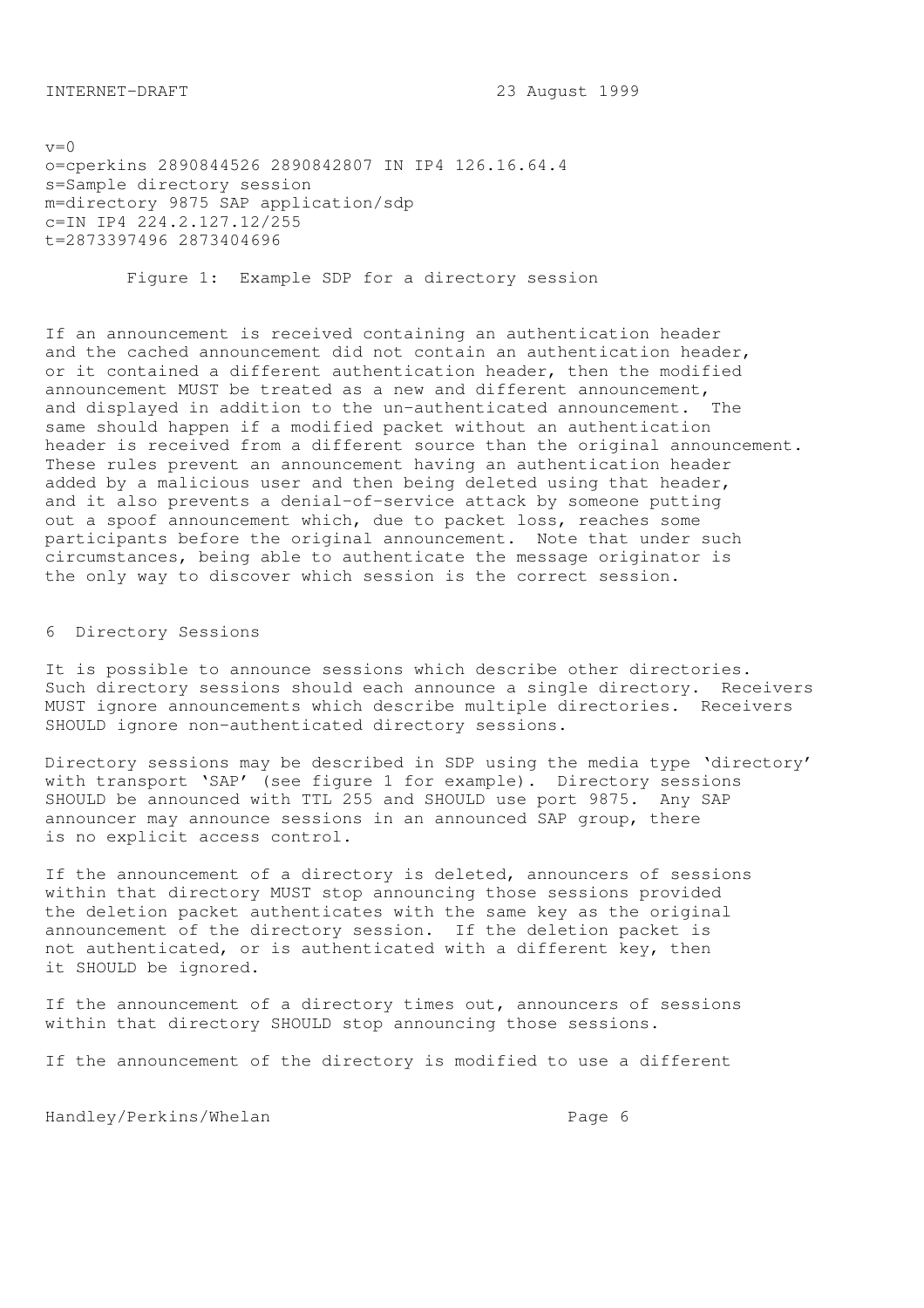0 1 2 3 0 1 2 3 4 5 6 7 8 9 0 1 2 3 4 5 6 7 8 9 0 1 2 3 4 5 6 7 8 9 0 1 +-+-+-+-+-+-+-+-+-+-+-+-+-+-+-+-+-+-+-+-+-+-+-+-+-+-+-+-+-+-+-+-+ | V=1 |A|R|T|E|C| auth len | msg id hash | +-+-+-+-+-+-+-+-+-+-+-+-+-+-+-+-+-+-+-+-+-+-+-+-+-+-+-+-+-+-+-+-+ | | originating source (32 or 128 bits) :  $\mathbf{r} = \mathbf{r} \times \mathbf{r}$  ,  $\mathbf{r} = \mathbf{r} \times \mathbf{r}$  ,  $\mathbf{r} = \mathbf{r} \times \mathbf{r}$  ,  $\mathbf{r} = \mathbf{r} \times \mathbf{r}$  ,  $\mathbf{r} = \mathbf{r} \times \mathbf{r}$  ,  $\mathbf{r} = \mathbf{r} \times \mathbf{r}$  ,  $\mathbf{r} = \mathbf{r} \times \mathbf{r}$  ,  $\mathbf{r} = \mathbf{r} \times \mathbf{r}$  ,  $\mathbf{r} = \mathbf$ +-+-+-+-+-+-+-+-+-+-+-+-+-+-+-+-+-+-+-+-+-+-+-+-+-+-+-+-+-+-+-+-+ | optional authentication data | : .... : +-+-+-+-+-+-+-+-+-+-+-+-+-+-+-+-+-+-+-+-+-+-+-+-+-+-+-+-+-+-+-+-+ optional timeout \*-\*-\*-\*-\*-\*-\*-\*-\*-\*-\*-\*-\*-\*-\*-\*-\*-\*-\*-\*-\*-\*-\*-\*-\*-\*-\*-\*-\*-\*-\*-\*-\* | optional payload type |  $+ - + - - - - - - - - - - +$  $|0|$ + - - - - - - - - - - - - - - - - - - - - +-+ | | | payload | | +-+-+-+-+-+-+-+-+-+-+-+-+-+-+-+-+-+-+-+-+-+-+-+-+-+-+-+-+-+-+-+-+

Figure 2: Packet format

address announcers of sessions within that directory MUST move their announcement to the new directory, provided the modification packet authenticates with the same key as the original announcement of the directory session. If the modification packet is not authenticated, or is authenticated with a different key, then it SHOULD be ignored.

7 Packet Format

SAP data packets have the format described in figure 2.

- V: Version Number. The version number field MUST be set to 1 (SAPv2 announcements which use only SAPv1 features are backwards compatible, those which use new features can be detected by other means, so the SAP version number doesn't need to change).
- A: Address type. If the A bit is 0, the originating source field contains a 32-bit IPv4 address. If the A bit is 1, the originating source contains a 128-bit IPv6 address.
- R: Reserved. SAP announcers MUST set this to 0, SAP listeners MUST ignore the contents of this field.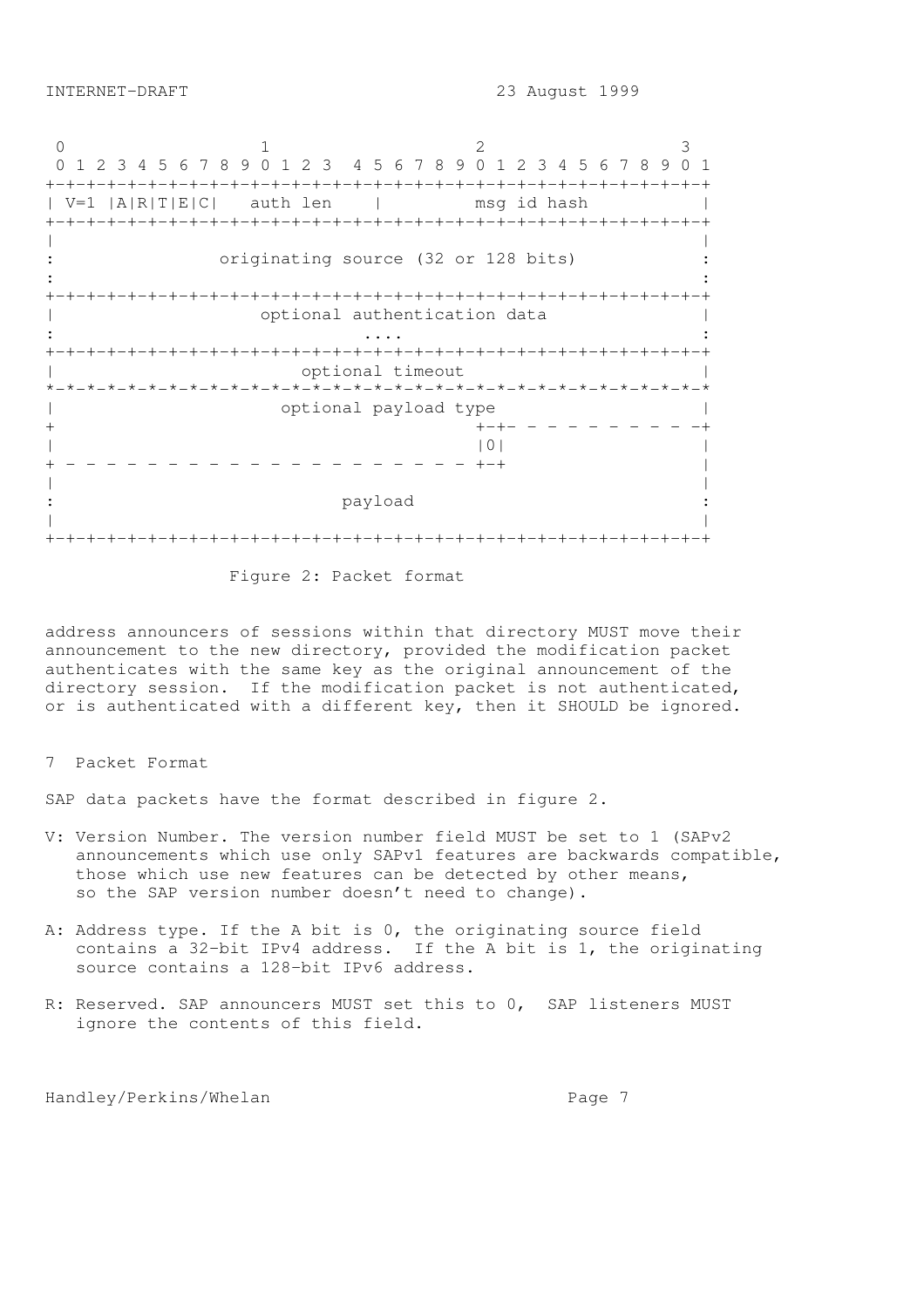- T: Message Type. If the T field is set to 0 this is a session announcement packet, if 1 this is a session deletion packet.
- E: Encryption Bit. If the encryption bit is set to 1, the payload of the SAP packet is encrypted and the timeout field MUST be added to the packet header. If this bit is 0 the packet is not encrypted and the timeout MUST NOT be present. See section 8 for details of the encryption process.
- C: Compressed bit. If the compressed bit is set to 1, the payload is compressed using the zlib compression algorithm [3]. If the payload is to be compressed and encrypted, the compression MUST be performed first.
- Authentication Length. An 8 bit unsigned quantity giving the number of 32 bit words following the main SAP header that contain authentication data. If it is zero, no authentication header is present.
- Authentication data containing a digital signature of the packet, with length as specified by the authentication length header field. See section 9 for details of the authentication process.
- Message Identifier Hash. A 16 bit quantity that, used in combination with the originating source, provides a globally unique identifier indicating the precise version of this announcement. The choice of value for this field is not specified here, except that it MUST be unique for each session announced by a particular SAP announcer and it MUST be changed if the session description is modified.

 Earlier versions of SAP used a value of zero to mean that the hash should be ignored and the payload should always be parsed. This had the unfortunate side-effect that SAP announcers had to study the payload data to determine how many unique sessions were being advertised, making the calculation of the announcement interval more complex that necessary. In order to decouple the session announcement process from the contents of those announcements, SAP announcers SHOULD NOT set the message identifier hash to zero.

 SAP listeners MAY silently discard messages if the message identifier hash is set to zero.

Originating Source. This gives the IP address of the original source of the message. This is an IPv4 address if the A field is set to zero, else it is an IPv6 address. The address is stored in network byte order.

 SAPv0 permitted the originating source to be zero if the message identifier hash was also zero. This practise is no longer legal, and SAP announcers SHOULD NOT set the originating source to zero. SAP listeners MAY silently discard packets with the originating source set to zero.

Handley/Perkins/Whelan extended by Page 8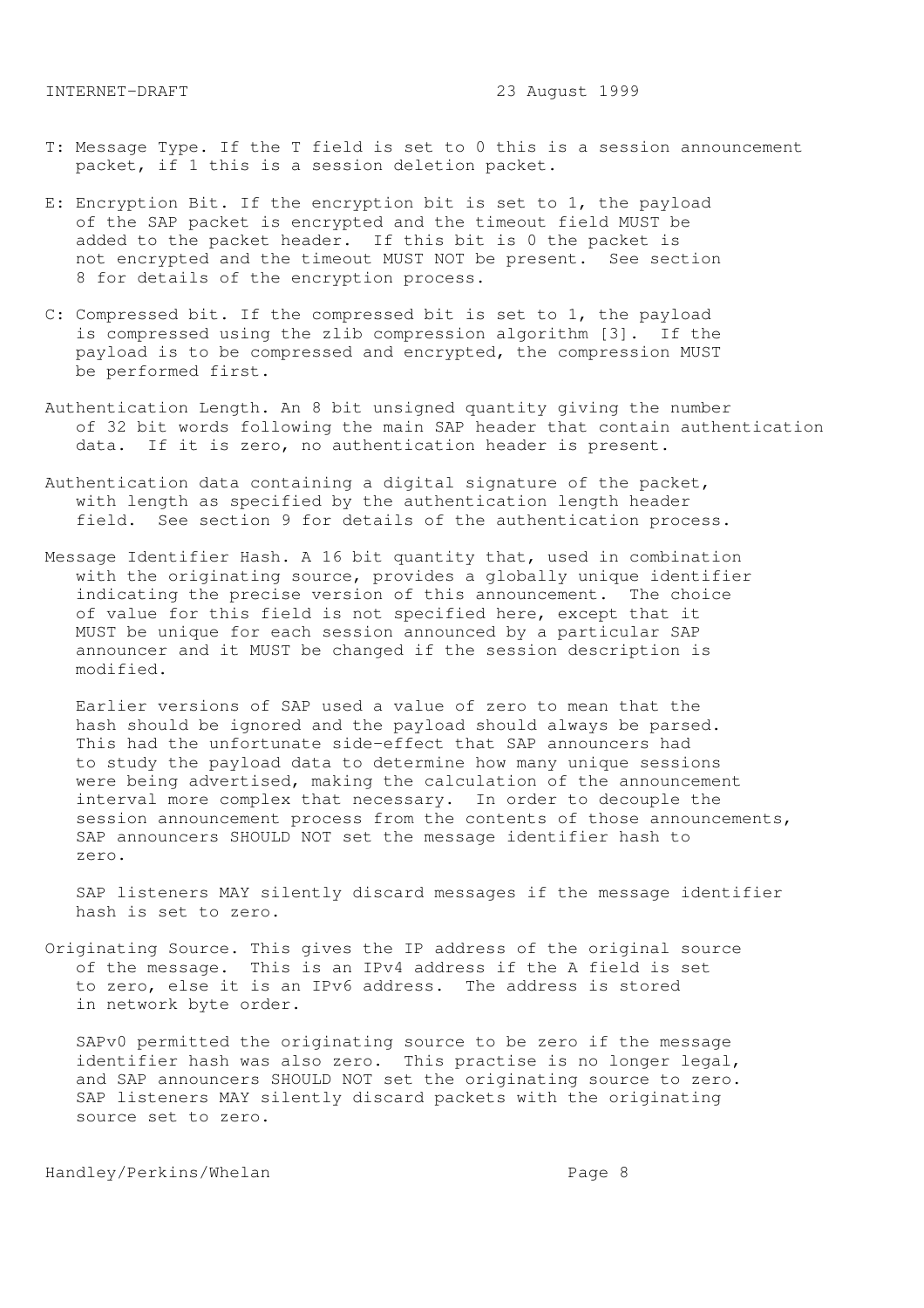Timeout. When the session payload is encrypted the detailed timing fields in the payload are not available to listeners which are not trusted with the decryption key. Under such circumstances, the header includes an additional 32-bit timestamp field stating when the session should be timed out.

 Note that the timeout field in the header is intended for use only by those listeners which do not have the correct key to decrypt the announcement. A SAP listener which is capable of decrypting the announcement MUST determine when to timeout the session based on the payload information.

 The value is an unsigned quantity giving the NTP time [8] in seconds at which time the session is timed out. It is in network byte order.

The header is followed by an optional payload type field and the payload data itself. If the E or C bits are set in the header both the payload type and payload are encrypted and/or compressed. The payload type field is a MIME content type specifier, describing the format of the payload. This is a variable length ASCII text string, followed by a single zero byte (ASCII NUL). The payload type SHOULD be included in all packets. If the payload type is 'application/sdp' both the payload type and its terminating zero byte MAY be omitted, although this is intended for backwards compatibility with SAP v1 listeners only.

The absence of a payload type field may be noted since the payload section of such a packet will start with an SDP 'v=0' field, which is not a legal MIME content type specifier.

All implementations MUST support payloads of type 'application/sdp' [4]. Other formats MAY be supported although since there is no negotiation in SAP an announcer which chooses to use a session description format other than SDP cannot know that the listeners are able to understand the announcement. A proliferation of payload types in announcements has the potential to lead to severe interoperability problems, and for this reason, the use of non-SDP payloads is NOT RECOMMENDED.

If the packet is an announcement packet, the payload contains a session description.

If the packet is a session deletion packet, the payload contains a session deletion message. If the payload format is 'application/sdp' the deletion message is a single SDP line consisting of the origin field of the announcement to be deleted.

It is desirable for the payload to be sufficiently small that SAP packets do not get fragmented by the underlying network. Fragmentation has a loss multiplier effect, which is known to significantly affect the reliability of announcements. It is RECOMMENDED that SAP packets are smaller than 1kByte in length, although if it is known that announcements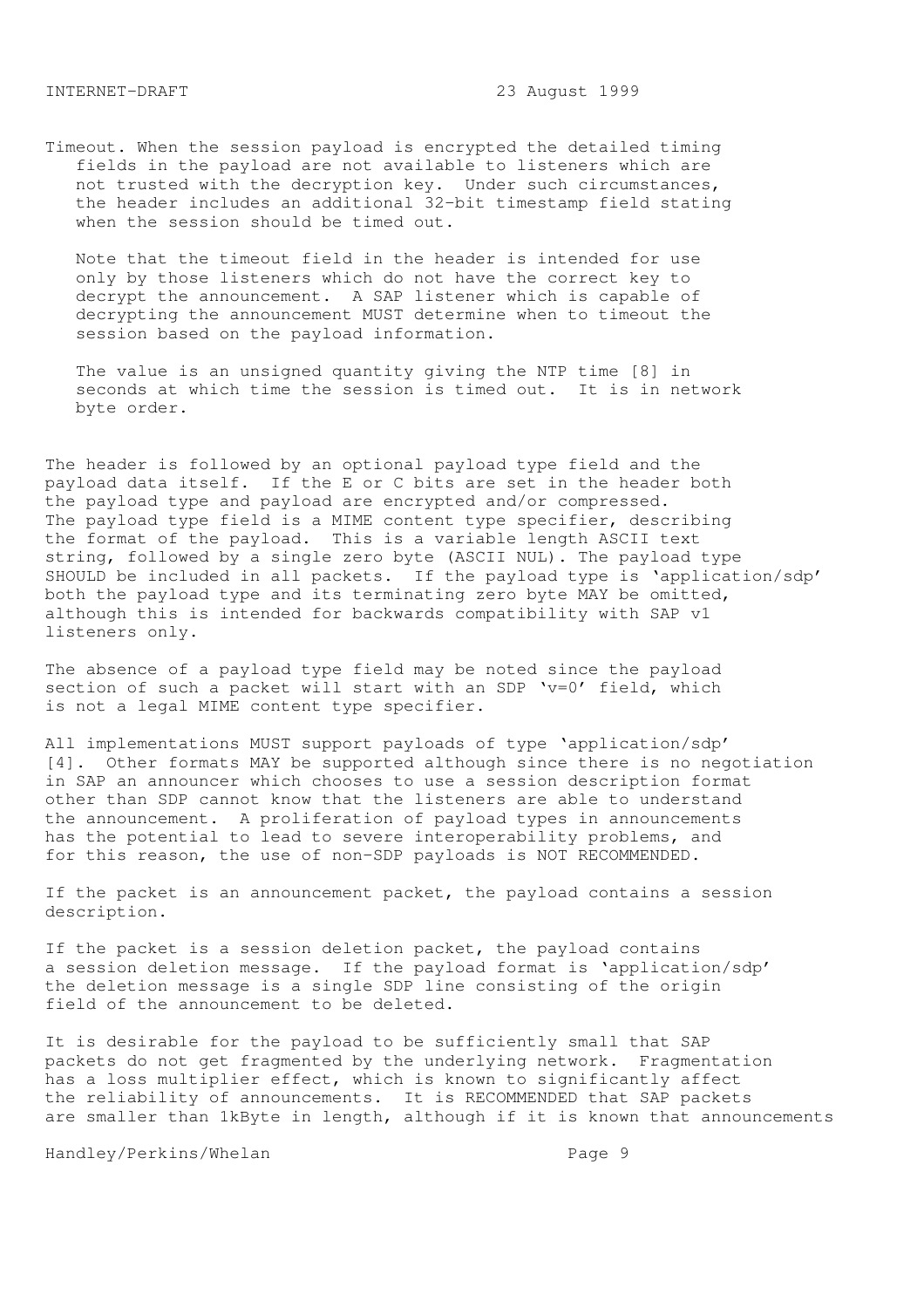will use a network with a smaller MTU than this, then that SHOULD be used as the maximum recommended packet size.

### 8 Encrypted Announcements

An announcement is received by all listeners in the scope to which it is sent. If an announcement is encrypted, and many of the receivers do not have the encryption key, there is a considerable waste of bandwidth since those receivers cannot use the announcement they have received. For this reason, the use of encrypted SAP announcements is NOT RECOMMENDED on the global scope SAP group or on administrative scope groups which may have many receivers which cannot decrypt those announcements.

The opinion of the authors is that encrypted SAP is useful in special cases only, and that the vast majority of scenarios where encrypted SAP has been proposed may be better served by distributing session details using another mechanism. There are, however, certain scenarios where encrypted announcements may be useful. For this reason, the encryption bit is included in the SAP header to allow experimentation with encrypted announcements.

This memo does not specify details of the encryption algorithm to be used or the means by which keys are generated and distributed. An additional specification should define these, if it is desired to use encrypted SAP.

Note that if an encrypted announcement is being announced via a proxy, then there may be no way for the proxy to discover that the announcement has been superseded, and so it may continue to relay the old announcement in addition to the new announcement. SAP provides no mechanism to chain modified encrypted announcements, so it is advisable to announce the unmodified session as deleted for a short time after the modification has occurred. This does not guarantee that all proxies have deleted the session, and so receivers of encrypted sessions should be prepared to discard old versions of session announcements that they may receive. In most cases however, the only stateful proxy will be local to (and known to) the sender, and an additional (local-area) protocol involving a handshake for such session modifications can be used to avoid this problem.

Session announcements that are encrypted with a symmetric algorithm may allow a degree of privacy in the announcement of a session, but it should be recognised that a user in possession of such a key can pass it on to other users who should not be in possession of such a key. Thus announcements to such a group of key holders cannot be assumed to have come from an authorised key holder unless there is an appropriate authentication header signed by an authorised key holder. In addition the recipients of such encrypted announcements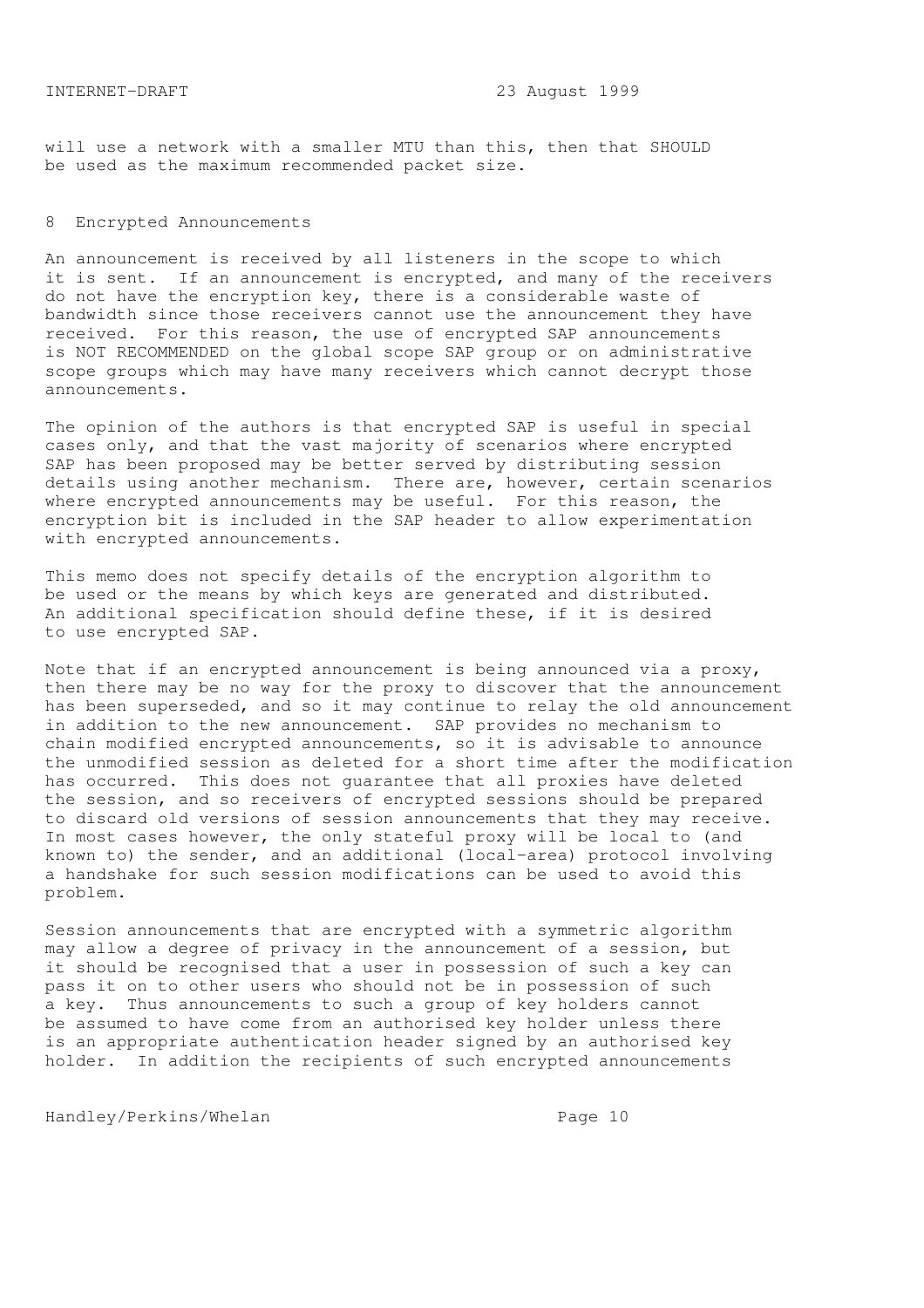cannot be assumed to only be authorised key holders. Such encrypted announcements do not provide any real security unless all of the authorised key holders are trusted to maintain security of such session directory keys. This property is shared by the multicast session tools themselves, where it is possible for an un-trustworthy member of the session to pass on encryption keys to un-authorised users. However it is likely that keys used for the session tools will be more short lived than those used for session directories.

Similar considerations should apply when session announcements are encrypted with an assymetric algorithm, but then it is possible to restrict the possessor(s) of the private key, so that announcements to a key-holder group can not be made, even if one of the untrusted members of the group proves to be un-trustworthy.

9 Authenticated Announcements

The authentication header can be used for two purposes:

- o Verification that changes to a session description or deletion of a session are permitted.
- o Authentication of the identity of the session creator.

In some circumstances only verification is possible because a certificate signed by a mutually trusted person or authority is not available. However, under such circumstances, the session originator may still be authenticated to be the same as the session originator of previous sessions claiming to be from the same person. This may or may not be sufficient depending on the purpose of the session and the people involved.

Clearly the key used for the authentication should not be trusted to belong to the session originator unless it has been separately authenticated by some other means, such as being certified by a trusted third party. Such certificates are not normally included in an SAP header because they take more space than can normally be afforded in an SAP packet, and such verification must therefore take place by some other mechanism. However, as certified public keys are normally locally cached, authentication of a particular key only has to take place once, rather than every time the session directory retransmits the announcement.

SAP is not tied to any single authentication mechanism. Authentication data in the header is self-describing, but the precise format depends on the authentication mechanism in use. The generic format of the authentication data is given in figure 3. The structure of the format specific authentication subheader, using both the PGP and the CMS formats, is discussed in sections 9.1 and 9.2 respectively.

Handley/Perkins/Whelan extended to the Page 11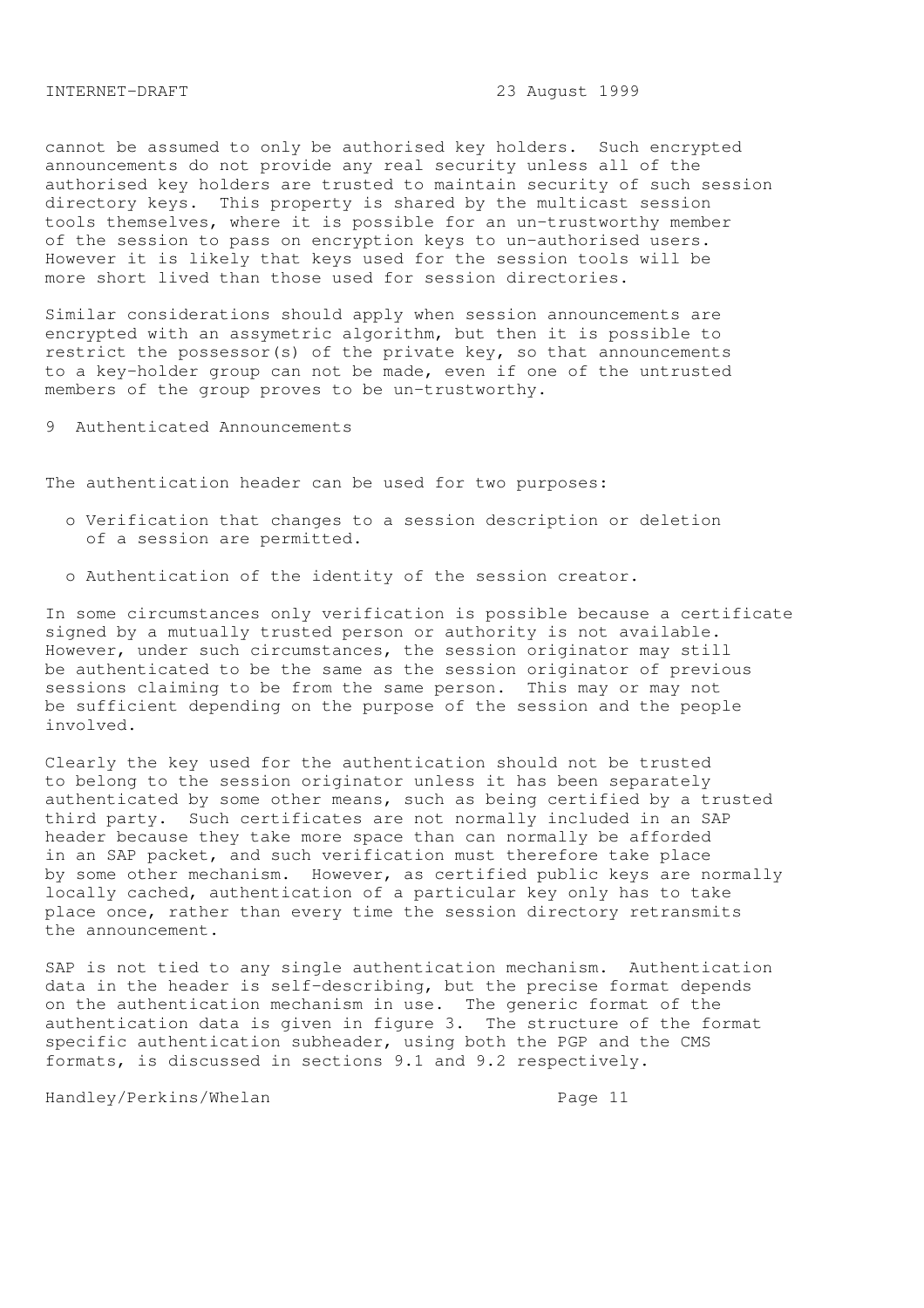1 2 3 0 1 2 3 4 5 6 7 8 9 0 1 2 3 4 5 6 7 8 9 0 1 2 3 4 5 6 7 8 9 0 1 +-+-+-+-+-+-+-+-+-+-+-+-+-+-+-+-+-+-+-+-+-+-+-+-+-+-+-+-+-+-+-+-+ | V=1 |P| Auth | | +-+-+-+-+-+-+-+-+ | Format specific authentication subheader | : .................. : +-+-+-+-+-+-+-+-+-+-+-+-+-+-+-+-+-+-+-+-+-+-+-+-+-+-+-+-+-+-+-+-+

Figure 3: Format of the authentication data in the SAP header

- Version Number, V: The version number of the authentication format specified by this memo is 1.
- Padding Bit, P: If necessary the authentication data is padded to be a multiple of 32 bits and the padding bit is set. In this case the last byte of the authentication data contains the number of padding bytes (including the last byte) that must be discarded.
- Authentication Type, Auth: The authentication type is a 4 bit encoded field that denotes the authentication infrastructure the sender expects the recipients to use to check the authenticity and integrity of the information. This defines the format of the authentication subheader and can take the values:  $0 = PGP$  format,  $1 = CMS$ format. All other values are undefined and SHOULD be ignored.

If a SAP packet is to be compressed or encrypted, this MUST be done before the authentication is added.

The digital signature in the authentication data MUST be calculated over the entire packet, including the header. The authentication length MUST be set to zero and the authentication data excluded when calculating the digitial signature.

9.1 PGP Authentication

Implementations which support authentication MUST support this format.

A full description of the PGP protocol can be found in [2]. When using PGP for SAP authentication the basic format specific authentication subheader comprises a digital signature packet as described in [2]. The signature type MUST be 0x01 which means the signature is that of a canonical text document.

9.2 CMS Authentication

Support for this format is OPTIONAL.

Handley/Perkins/Whelan extended the Page 12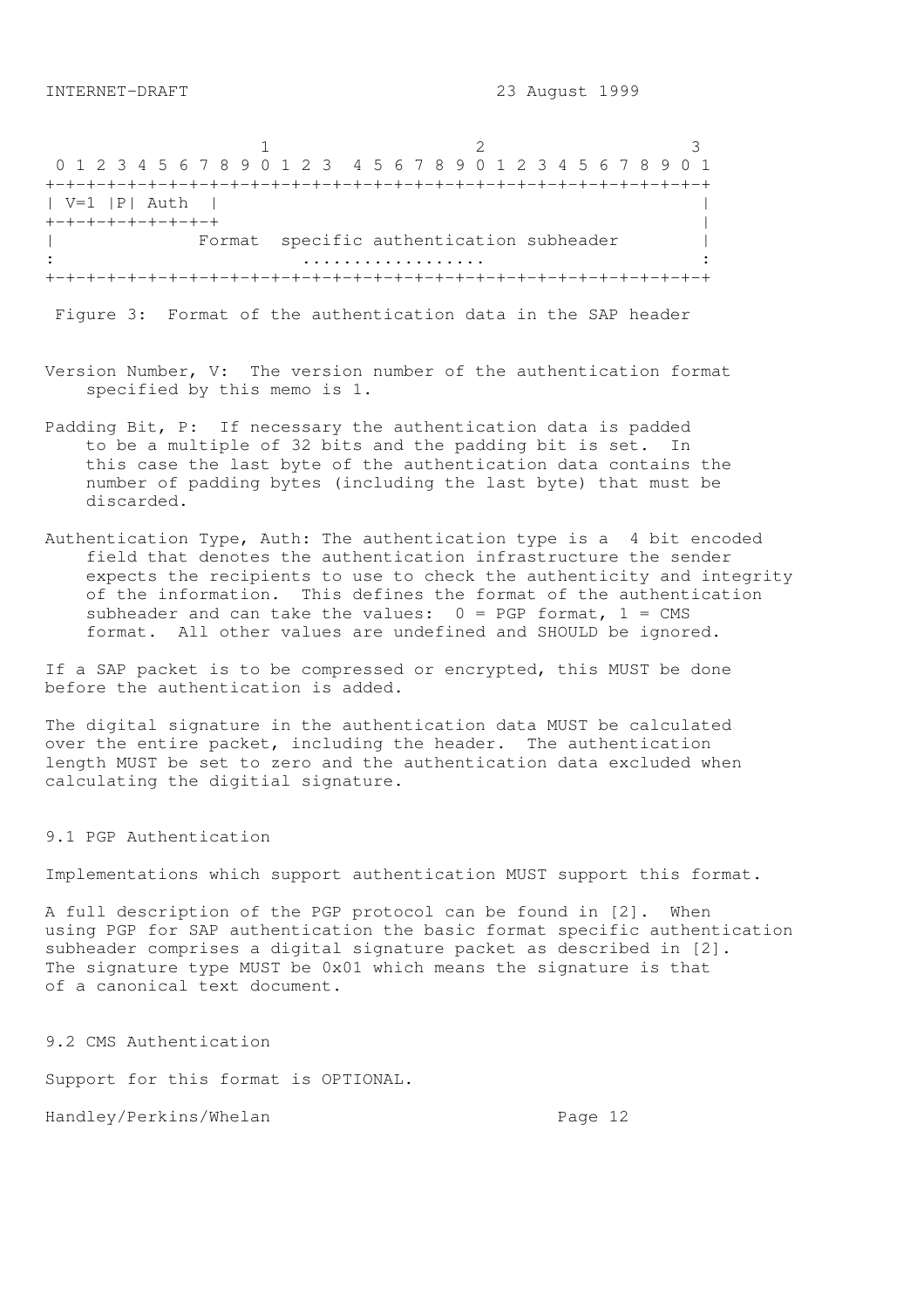A full description of the Cryptographic Message Syntax can be found in [6]. The format specific authentication subheader will, in the CMS case, have an ASN.1 ContentInfo type with the ContentType being signedData.

Use is made of the option available in PKCS#7 to leave the content itself blank as the content which is signed is already present in the packet. Inclusion of it within the SignedData type would duplicate this data and increase the packet length unnecessarily. In addition this allows recipients with either no interest in the authentication, or with no mechanism for checking it, to more easily skip the authentication information.

There SHOULD be only one signerInfo and related fields corresponding to the originator of the SAP announcement. The signingTime SHOUD be present as a signedAttribute. However, due to the strict size limitations on the size of SAP packets, certificates and CRLs SHOULD NOT be included in the signedData structure. It is expected that users of the protocol will have other methods for certificate and CRL distribution.

```
10 Scalability and caching
```
SAP is intended to announce the existence of long-lived wide-area multicast sessions. It is not an especially timely protocol: sessions are announced by periodic multicast with a repeat rate on the order of tens of minutes, and no enhanced reliability over UDP. This leads to a long startup delay before a complete set of announcements is heard by a listener. This delay is clearly undesirable for interactive browsing of announced sessions.

In order to reduce the delays inherent in SAP, it is recommended that proxy caches are deployed. A SAP proxy cache is expected to listen to all SAP groups in its scope, and to maintain an up-to-date list of all announced sessions along with the time each announcement was last received. When a new SAP listeners starts, it should contact its local proxy to download this information, which is then sufficient for it to process future announcements directly, as if it has been continually listening.

The protocol by which a SAP listener contacts its local proxy cache is not specified here.

# 11 Security Considerations

SAP contains mechanisms for ensuring integrity of session announcements, for authenticating the origin of an announcement and for encrypting such announcements (sections 8 and 9). These mechanisms have not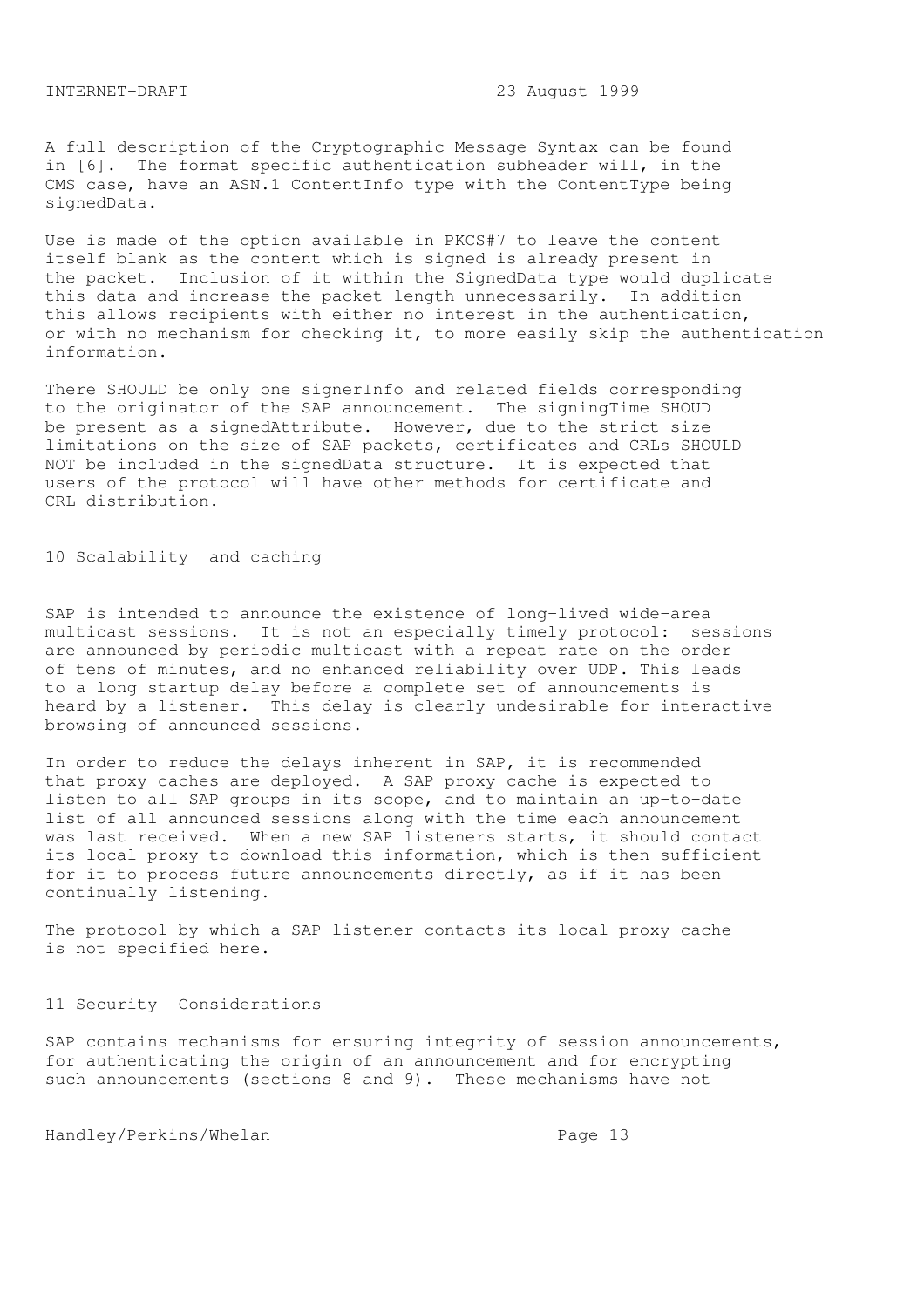yet been subject to suitable peer-review, and this memo should not be considered authoritative in this area at this time.

As stated in section 5, if a session modification announcement is received that contains a valid authentication header, but which is not signed by the original creator of the session, then the session must be treated as a new session in addition to the original session with the same SDP origin information unless the originator of one of the session descriptions can be authenticated using a certificate signed by a trusted third party. If this were not done, there would be a possible denial of service attack whereby a party listens for new announcements, strips off the original authentication header, modifies the session description, adds a new authentication header and re-announces the session. If a rule was imposed that such spoof announcements were ignored, then if packet loss or late starting of a session directory instance caused the original announcement to fail to arrive at a site, but the spoof announcement did so, this would then prevent the original announcement from being accepted at that site.

A similar denial-of-service attack is possible if a session announcement receiver relies completely on the originating source and hash fields to indicate change, and fails to parse the remainder of announcements for which it has seen the origin/hash combination before.

A denial of service attack is possible from a malicious site close to a legitimate site which is making a session announcement. This can happen if the malicious site floods the legitimate site with huge numbers of (illegal) low TTL announcements describing high TTL sessions. This may reduce the session announcement rate of the legitimate announcement to below a tenth of the rate expected at remote sites and therefore cause the session to time out. Such an attack is likely to be easily detectable, and we do not provide any mechanism here to prevent it.

A Summary of differences between SAPv0 and SAPv1

For this purpose SAPv0 is defined as the protocol in use by version 2.2 of the session directory tool, sdr. SAPv1 is the protocol described in the 19 November 1996 version of this memo (draft-ietf-mmusic-sap-00.txt). The packet headers of SAP messages are the same in V0 and V1 in that a V1 tool can parse a V0 announcement header but not vice-versa.

In SAPv0, the fields have the following values:

o Version Number: 0

- o Message Type: 0 (Announcement)
- o Authentication Type: 0 (No Authentication)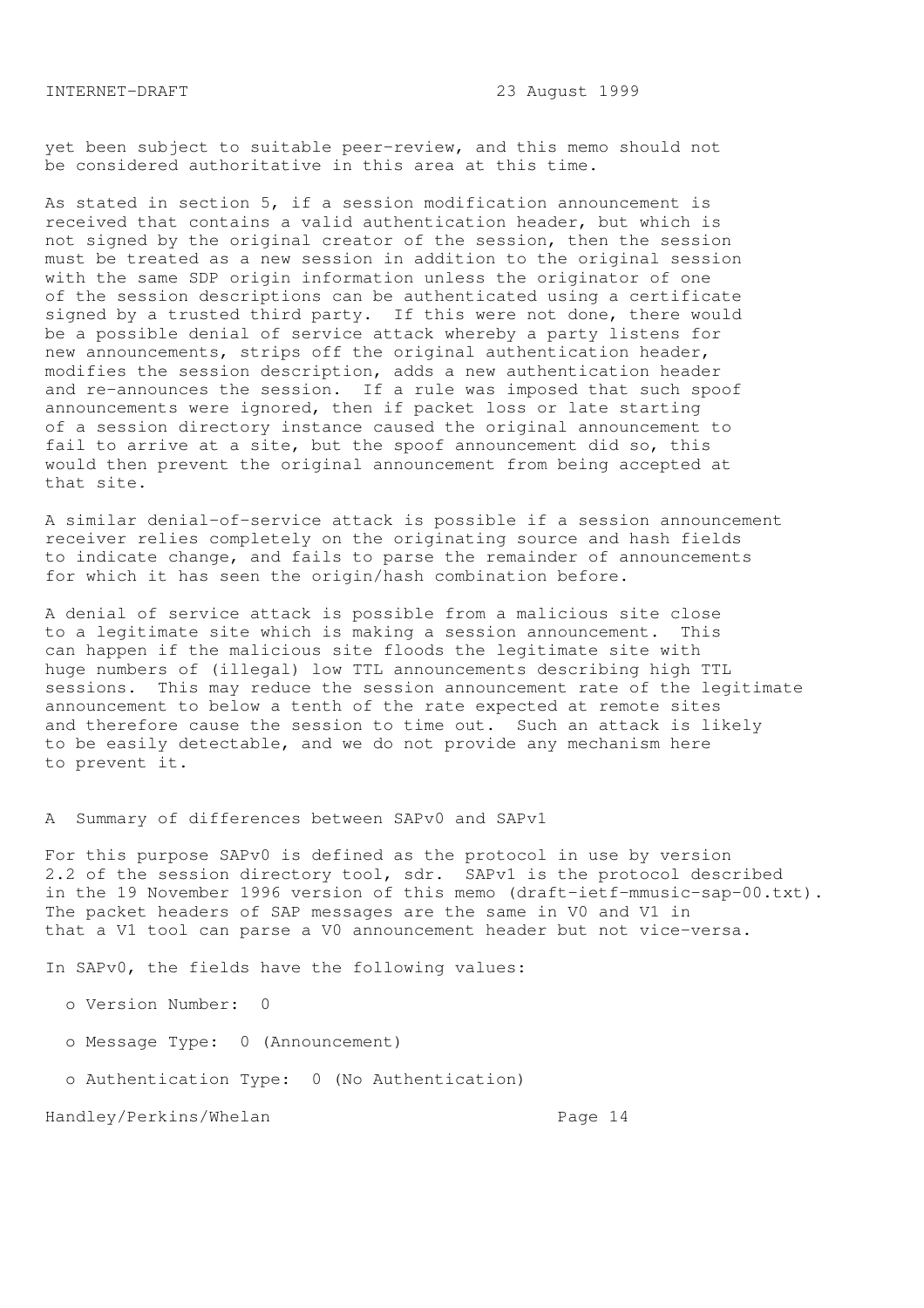- o Encryption Bit: 0 (No Encryption)
- o Compression Bit: 0 (No compression)
- o Message Id Hash: 0 (No Hash Specified)
- o Originating Source: 0 (No source specified, announcement has not been relayed)

B Summary of differences between SAPv1 and SAPv2

The packet headers of SAP messages are the same in V1 and V2 in that a V2 tool can parse a V1 announcement header but not necessarily vice-versa.

- o The A bit has been added to the SAP header, replacing one of the bits of the SAPv1 message type field. If set to zero the announcement is of an IPv4 session, and the packet is backwards compatible with SAPv1. If set to one the announcement is of an IPv6 session, and SAPv1 clients (which do not support IPv6) will see this as an illegal message type (MT) field.
- o The second bit of the message type field in SAPv1 has been replaced by a reserved, must-be-zero, bit. This bit was unused in SAPv1, so this change just codifies existing usage.
- o SAPv1 specified encryption of the payload. SAPv2 includes the E bit in the SAP header to indicate that the payload is encrypted, but does not specify any details of the encryption.
- o SAPv1 allowed the message identifier hash and originating source fields to be set to zero, for backwards compatibility. This is no longer legal.
- o SAPv1 specified gzip compression. SAPv2 uses zlib (the only known implementation of SAP compression used zlib, and gzip compression was a mistake).
- o SAPv2 provides a more complete specification for authentication.
- o SAPv2 allows for non-SDP payloads to be transported. SAPv1 required that the payload was SDP.
- o SAPv2 makes the concept of directory session explicit.
- C Acknowledgments

SAP and SDP were originally based on the protocol used by the sd session directory from Van Jacobson at LBNL. Version 1 of SAP was designed by Mark Handley as part of the European Commission MICE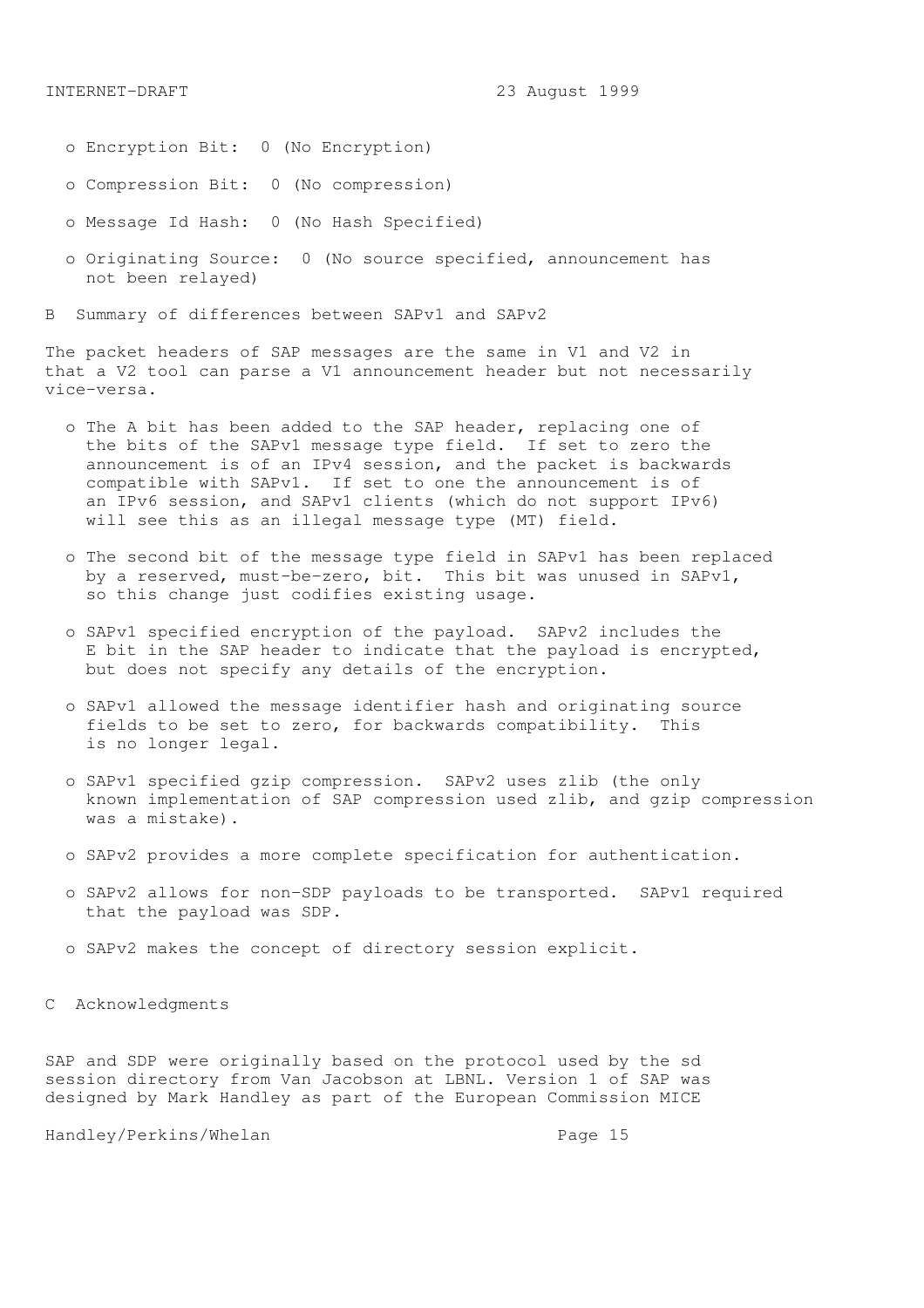(Esprit 7602) and MERCI (Telematics 1007) projects. Version 2 includes authentication features developed by Edmund Whelan, Goli Montasser-Kohsari and Peter Kirstein as part of the European Commission ICE-TEL project (Telematics 1005), and support for IPv6 developed by Maryann P. Maher and Colin Perkins. The idea of using SAP to announce other SAP sessions is due to Ross Finlayson.

## D Authors' Addresses

Mark Handley <mjh@aciri.org> AT&T Center for Internet Research at ICSI, International Computer Science Institute, 1947 Center Street, Suite 600, Berkeley, CA 94704, USA

Colin Perkins <c.perkins@cs.ucl.ac.uk> Department of Computer Science, University College London, Gower Street, London, WC1E 6BT, UK

Edmund Whelan <e.whelan@cs.ucl.ac.uk> Department of Computer Science, University College London, Gower Street, London, WC1E 6BT, UK

#### References

- [1] S. Bradner. Key words for use in RFCs to indicate requirement levels, March 1997. RFC2119.
- [2] J. Callas, L. Donnerhacke, H. Finney, and R. Thayer. OpenPGP message format, November 1998. RFC2440.
- [3] P. Deutsch and J.-L. Gailly. Zlib compressed data format specification version 3.3, May 1996. RFC1950.
- [4] M. Handley and V. Jacobson. SDP: Session Description Protocol, April 1998. RFC2327.
- [5] M. Handley, D. Thaler, and R. Kermode. Multicast-scope zone announcement protocol (MZAP)(, February 1999. Work in progress.
- [6] R. Housley. Cryptographic message syntax. Work in progress, April 1999. draft-ietf-smime-cms-13.txt.
- [7] D. Mayer. Administratively scoped IP multicast, July 1998. RFC2365.

Handley/Perkins/Whelan extended to the Page 16